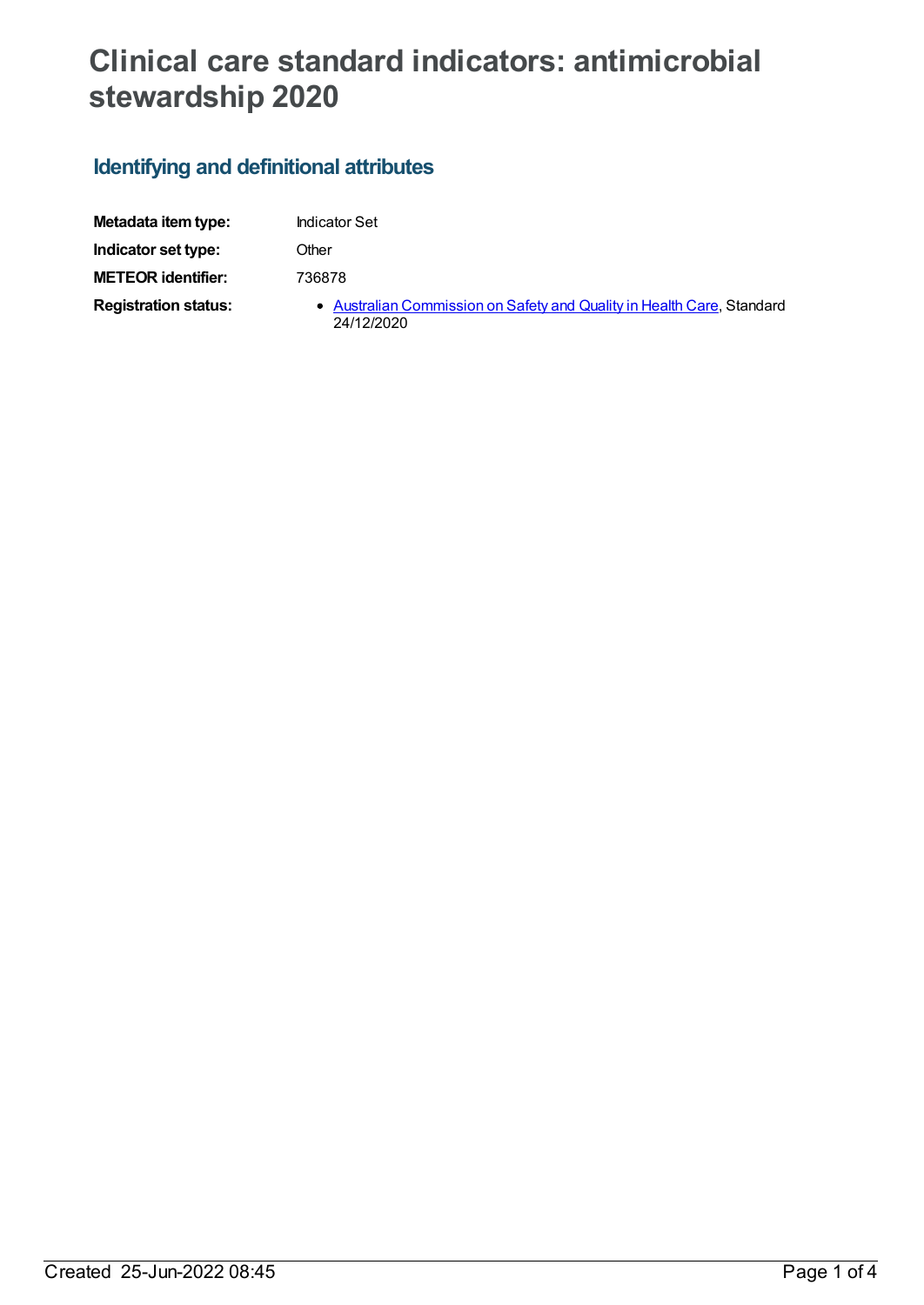**Description:** The Australian Commission on Safety and Quality in Health Care has produced the Antimicrobial Stewardship (AMS) Clinical Care Standard indicators to assist with local implementation of the AMS Clinical Care Standard. The AMS Clinical Care Standard provides guidance to clinicians and health service managers on delivering appropriate care when prescribing antimicrobials. It was first published in 2014 and was updated in 2020 following a review of current evidence and consultation with clinical experts and key organisations.

The goals of the AMS Clinical Care Standard are to ensure:

- The appropriate use and review of antimicrobials to optimise patient outcomes, lessen the harms of adverse effects and reduce the emergence of antimicrobial resistance
- That a patient receives optimal antimicrobial therapy for the treatment or prevention of an infection, including assurance when an antimicrobial is not needed. This means using the right antimicrobial to treat the condition, at the right dose, at the right frequency, by the right route of administration, at the right time and for the right duration, based on accurate assessment and timely review.

The quality statements that are included in the AMS Clinical Care Standard are as follows:

- 1. **Life-threatening conditions** A patient with a life-threatening condition due to a suspected infection receives an appropriate antimicrobial immediately, without waiting for the results of investigations.
- 2. **Use of guidelines** When a patient is prescribed an antimicrobial, this is done in accordance with the current *Therapeutic Guidelines* or evidencebased, locally endorsed guidelines and the antimicrobial formulary.
- 3. **Adverse reactions to antimicrobials** When an adverse reaction (including an allergy) to an antimicrobial is reported by a patient or recorded in their healthcare record, the active ingredient(s), date, nature and severity of the reaction are assessed and documented. This enables the most appropriate antimicrobial to be used when required.
- 4. **Microbiological testing** A patient with a suspected infection has appropriate samples taken for microbiology testing as clinically indicated, preferably before starting antimicrobial therapy.
- 5. **Patient information and shared decision making** A patient with an infection, or at risk of an infection, is provided with information about their condition and treatment options in a way that they can understand. If antimicrobials are prescribed, information on how to use them, when to stop, potential side effects and a review plan is discussed with the patient.
- 6. **Documentation** When a patient is prescribed an antimicrobial, the indication, active ingredient, dose, frequency and route of administration, and the intended duration or review plan are documented in the patient's healthcare record.
- 7. **Review of therapy** A patient prescribed an antimicrobial has regular clinical review of their therapy, with the frequency of review dependent on patient acuity and risk factors. The need for ongoing antimicrobial use, appropriate microbial spectrum of activity, dose, frequency and route of administration are assessed and adjusted accordingly. Investigation results are reviewed promptly when they are reported.
- 8. **Surgical and procedural prophylaxis** A patient having surgery or a procedure is prescribed antimicrobial prophylaxis in accordance with the current *Therapeutic Guidelines* or evidence-based, locally endorsed guidelines. This includes recommendations about the need for prophylaxis, choice of antimicrobial, dose, route and timing of administration, and duration.

## **Relational attributes**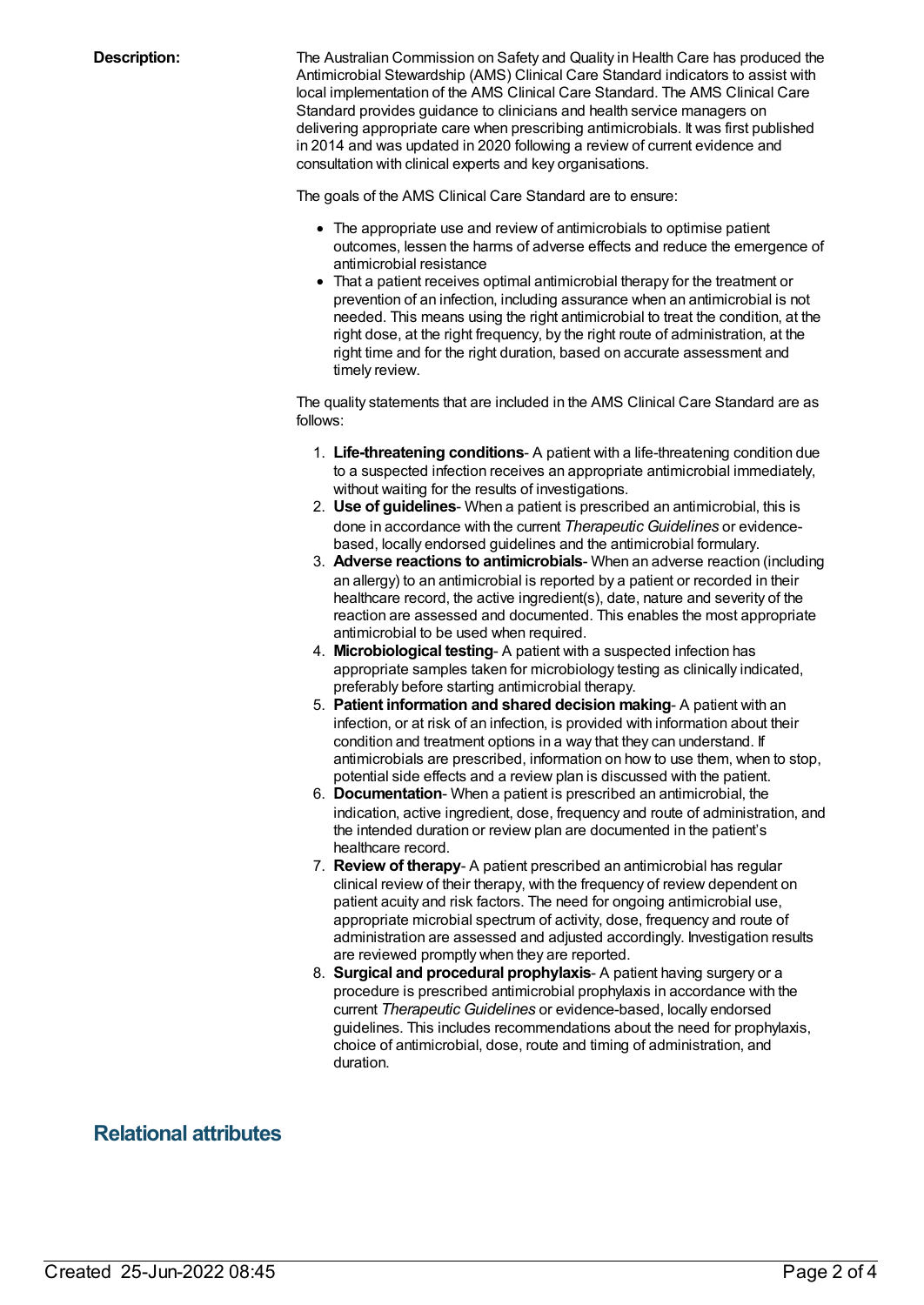| <b>Related metadata</b><br>references:      | Supersedes Clinical care standard indicators: antimicrobial stewardship<br>• Australian Commission on Safety and Quality in Health Care, Retired<br>25/01/2022<br>• Health, Standard 12/09/2016                                                                                                                                                                                                                                                                                                                                          |
|---------------------------------------------|------------------------------------------------------------------------------------------------------------------------------------------------------------------------------------------------------------------------------------------------------------------------------------------------------------------------------------------------------------------------------------------------------------------------------------------------------------------------------------------------------------------------------------------|
| Indicators linked to this<br>Indicator set: | Antimicrobial stewardship: 2a-The proportion of antimicrobial prescriptions that are<br>in accordance with the current Therapeutic Guidelines or evidence-based, locally<br>endorsed guidelines<br>Australian Commission on Safety and Quality in Health Care, Standard 24/12/2020<br>Antimicrobial stewardship: 2b-The proportion of prescriptions for restricted<br>antimicrobials that are in accordance with the locally endorsed approval policy<br>Australian Commission on Safety and Quality in Health Care, Standard 24/12/2020 |
|                                             | Antimicrobial stewardship: 3a-The proportion of patients with an adverse reaction<br>to an antimicrobial with comprehensive documentation of the reaction in their<br>healthcare record<br>Australian Commission on Safety and Quality in Health Care, Standard 24/12/2020                                                                                                                                                                                                                                                               |
|                                             | Antimicrobial stewardship: 6a-The proportion of prescriptions for which the<br>indication for prescribing the antimicrobial is documented<br>Australian Commission on Safety and Quality in Health Care, Standard 24/12/2020                                                                                                                                                                                                                                                                                                             |
|                                             | Antimicrobial stewardship: 6b-The proportion of prescriptions for which the<br>duration, stop date or review date for the antimicrobial is documented<br>Australian Commission on Safety and Quality in Health Care, Standard 24/12/2020                                                                                                                                                                                                                                                                                                 |
|                                             | Antimicrobial stewardship: 7a-The proportion of prescriptions for which an<br>antimicrobial review and updated treatment decision is documented within 48<br>hours from the first prescription<br>Australian Commission on Safety and Quality in Health Care, Standard 24/12/2020                                                                                                                                                                                                                                                        |
|                                             | Antimicrobial stewardship: 8a-The proportion of patients for whom the<br>perioperative prophylactic antimicrobial is prescribed in accordance with the<br>current Therapeutic Guidelines or evidence-based, locally endorsed quidelines<br>Australian Commission on Safety and Quality in Health Care, Standard 24/12/2020                                                                                                                                                                                                               |
|                                             | Antimicrobial stewardship: 8b-The proportion of patients for whom the<br>perioperative prophylactic antimicrobial dose is prescribed in accordance with the<br>current Therapeutic Guidelines or evidence-based, locally endorsed quidelines<br>Australian Commission on Safety and Quality in Health Care, Standard 24/12/2020                                                                                                                                                                                                          |
|                                             | Antimicrobial stewardship: 8c-The proportion of patients who are administered<br>prophylactic antimicrobials within the recommended time perioperatively<br>Australian Commission on Safety and Quality in Health Care, Standard 24/12/2020                                                                                                                                                                                                                                                                                              |
|                                             | Antimicrobial stewardship: 8d-The proportion of patients who were prescribed<br>prolonged antimicrobials following a surgery or procedure that is discordant with<br>the current Therapeutic Guidelines or evidence-based, locally endorsed quidelines<br>Australian Commission on Safety and Quality in Health Care, Standard 24/12/2020                                                                                                                                                                                                |

## **Collection and usage attributes**